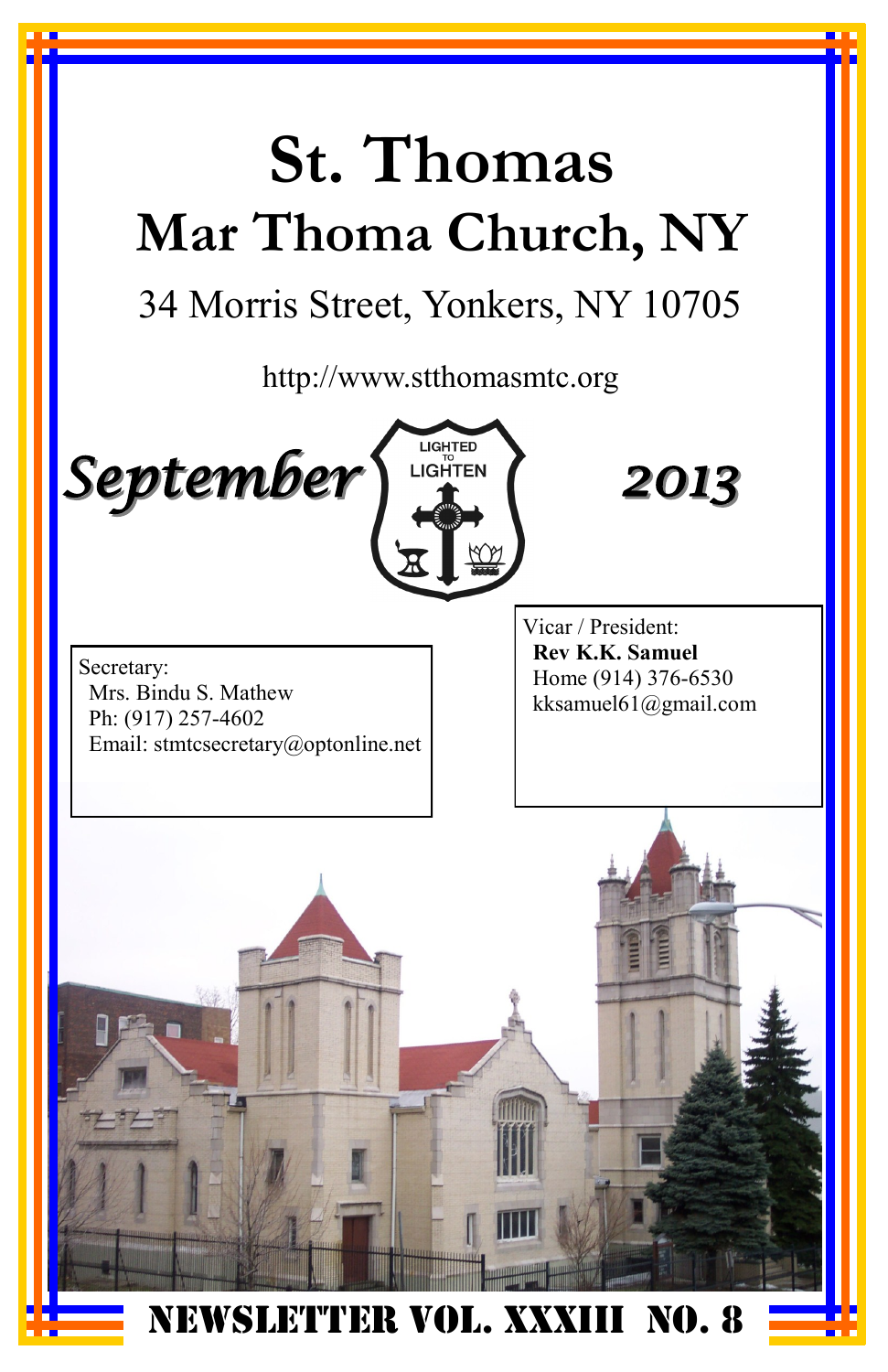#### **WORSHIP SERVICE SCHEDULE**

| Date         | Time                            | Worship                                                                               |  |
|--------------|---------------------------------|---------------------------------------------------------------------------------------|--|
| Sun, Sept 8  | $9:30 \text{ am}$<br>$10:30$ am | Praise & Worship ( <i>Malayalam</i> ) Bible Class<br>Holy Communion Service, English  |  |
| Sun, Sept 15 | $9:30 \text{ am}$<br>$10:30$ am | Praise & Worship ( <i>English</i> ), Bible Class<br>Holy Communion Service, Malayalam |  |
| Sun, Sept 22 | $9:30 \text{ am}$<br>$10:30$ am | Praise & Worship ( <i>Malayalam</i> ), Bible Class<br>Holy Communion Service, English |  |
| Sun, Sept 29 | $9:30 \text{ am}$<br>$10:30$ am | Praise & Worship $(English)$ , Bible Class<br>Holy Communion Service, Malayalam       |  |

#### **MAR THOMA SYRIAN CHURCH OF MALABAR LECTIONARY**

| Date    | 1st Lesson    | 2nd Lesson    | <b>Epistle</b> | Gospel            |
|---------|---------------|---------------|----------------|-------------------|
| Sept 8  | 1 Sam 1:20-28 | Eph $6:1-9$   | 2 Tim $1:1-10$ | St. Luke 2:25-35  |
| Sept 15 | Josh 14:6-15  | Eph $6:10-20$ | Titus $2:1-7$  | St. Luke 2:36-38  |
| Sept 22 | Gen $24:1-14$ | Heb $13:1-6$  | Eph 5:21-32    | St. Mark 10:1-12  |
| Sept 29 | Exo 14:15-31  | Rev 7:9-17    | Rom $5:1-11$   | St. John $3:1-16$ |

#### **IMPORTANT DAYS IN SABHA/DIOCESAN CALENDAR**

| Date         | <b>Importance of the Day</b>                            |
|--------------|---------------------------------------------------------|
| Sun, Sept 1  | Education Day: Quest for Divine Knowledge               |
| Sun, Sept 8  | Sevika Sanghom Day: Motherhood                          |
| Sun, Sept 15 | Senior Citizen Day: Hopeful Old Age                     |
| Sat, Sept 21 | St Mathew: The Apostles Day                             |
| Sun, Sept 22 | The Sacrament of Marriage                               |
| Fri, Sept 27 | The Inauguration Day of the Church of South India (CSI) |
| Sun, Sept 29 | "Salvation" - The Gift of God                           |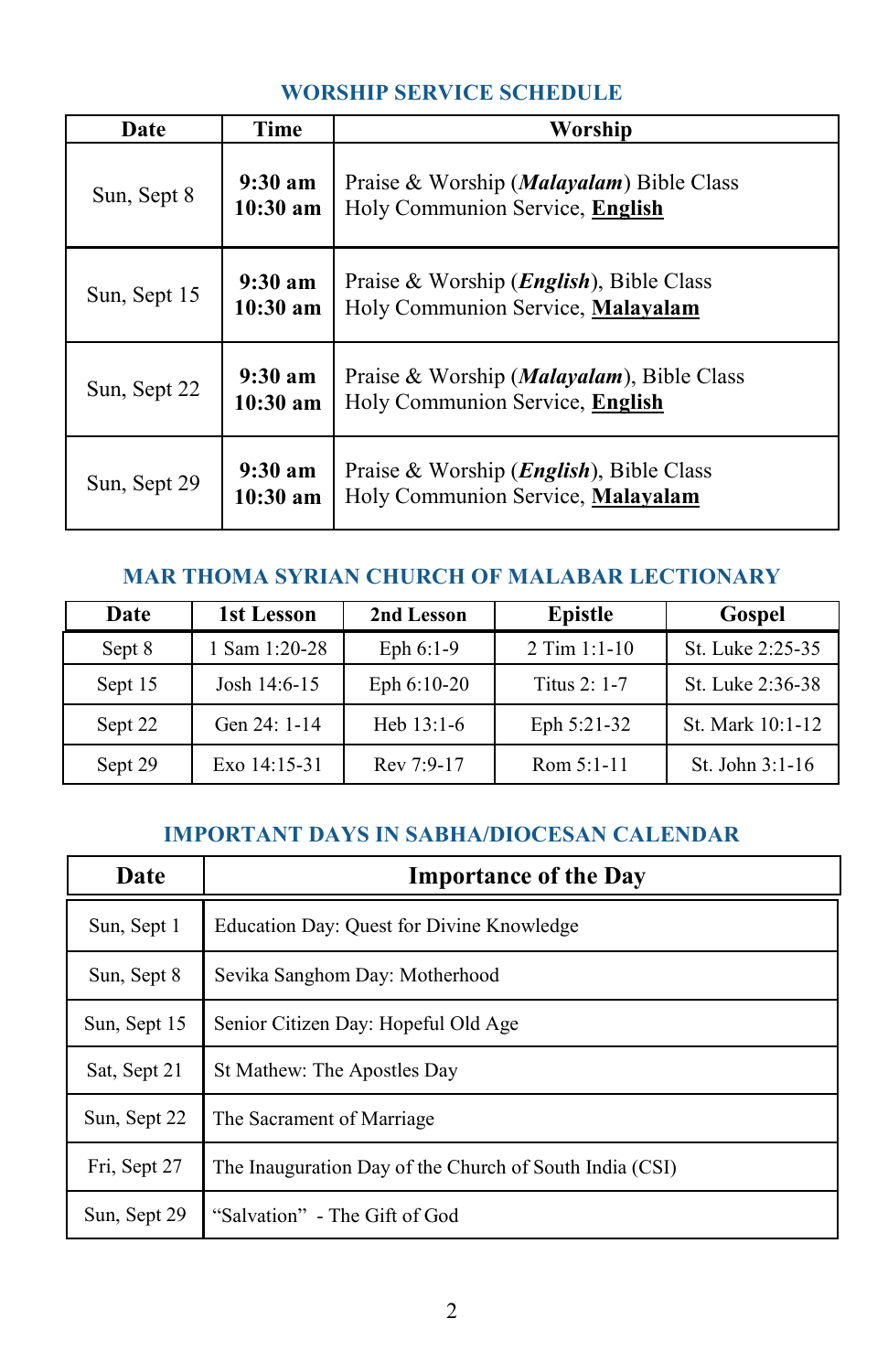## **Achens Corner**

Dearly Beloved in Christ,

Greeting in most precious of our Lord and Saviour Jesus Christ.

This month we are celebrating Sevika Sangham Day and Senior Citizens Day with the leadership of our parish members.

We thank God for our parents, grand parents and other family members. I want to discuss areas of meaningful preparation for old age. These preparations will make it more joyful for all people when they reach their Golden Years. Following are a few points for preparation:

Health - Preparation for old age should include health measures that will prevent the effects of afflictions that commonly affect us as we age.

Retirement - Middle aged people, who have prepared for vocational retirement or for termination of the parental role by acquiring new interests and engaging in new activities, adjust better to old age than those who have made no such preparation.

Use of leisure time - In preparation for old age, middle aged people should pursue hobbies and acquire interests that will be satisfactory in old age when they must give up more strenuous free time activities.

Financial independence - Middle aged people should learn to live on incomes equivalent to what their social security and pension incomes will be when they retire. In addition, they should try to set aside a nest egg for emergencies even if it means foregoing some of the expenditure for status symbols and pleasures their friends enjoy.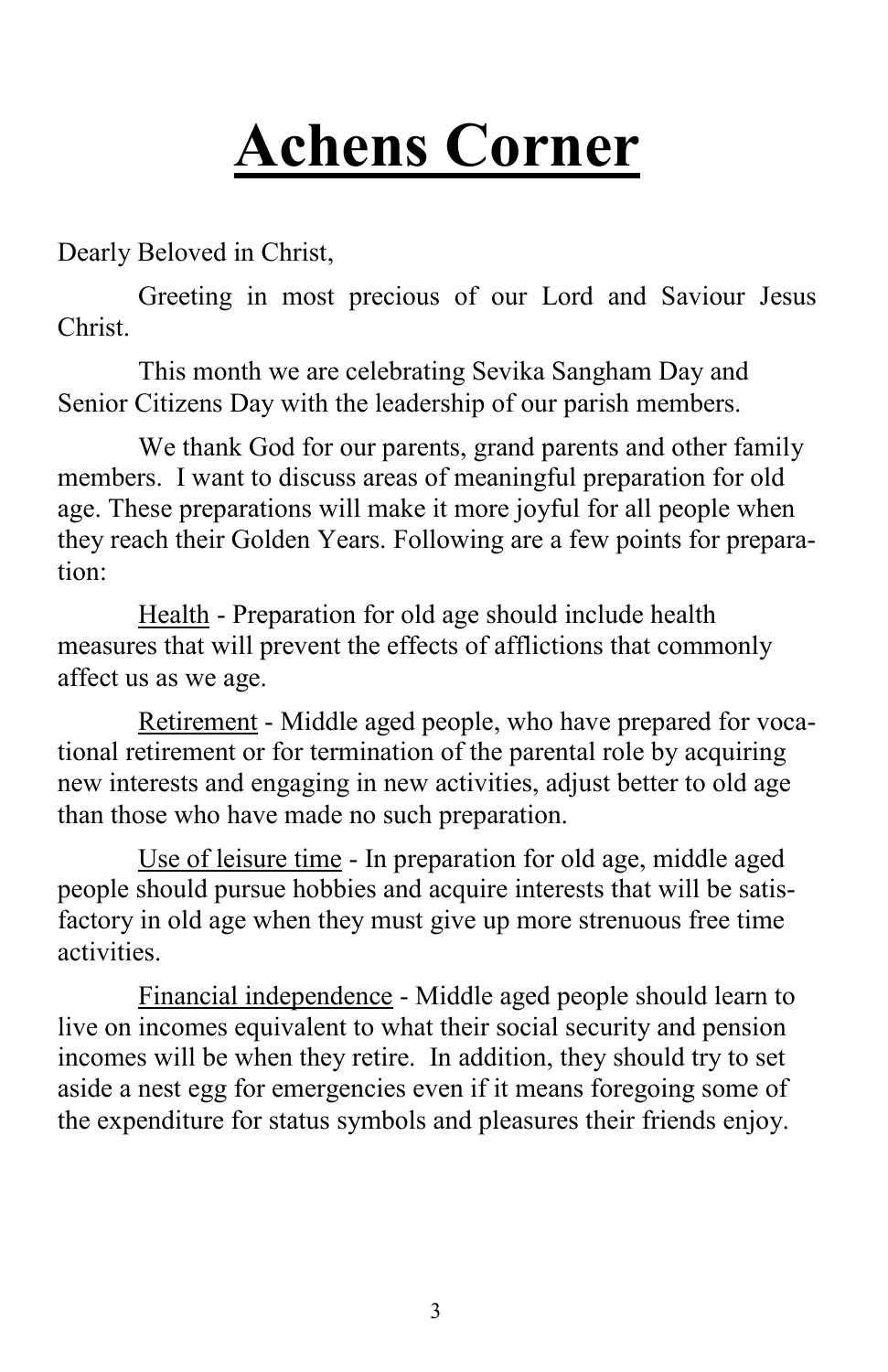Social Contacts - Because social contacts with contemporaries become increasingly difficult in old age, middle aged men and women should form friendships with neighbors and members of community organizations who are younger than they to avoid becoming socially isolated, thus assuring themselves of a continuation of social contacts in old age.

Role changes – Middle aged men and women must prepare for the role changes that are inevitable in old age whether in business, in the home or in community activities. It is especially important that they learn gradually to relinquish leadership roles, to adapt to this change.

Life patterns - Middle-aged people should recognize that circumstances in old age, such as poor health or reduced income, may force them to move from their homes and to change their life patterns.Those who are unprepared to make such changes will have difficulty in adjusting to new patterns of life and will be unhappy.

Let me leave you with these words from Isaiah 46:4 – "Even to your old age I will be the same, And even to your graying years I will bear you! I have done it, and I will carry you; and I will bear you and I will deliver you."

**Yours in His Service,**

*Rev K.K. Samuel* 



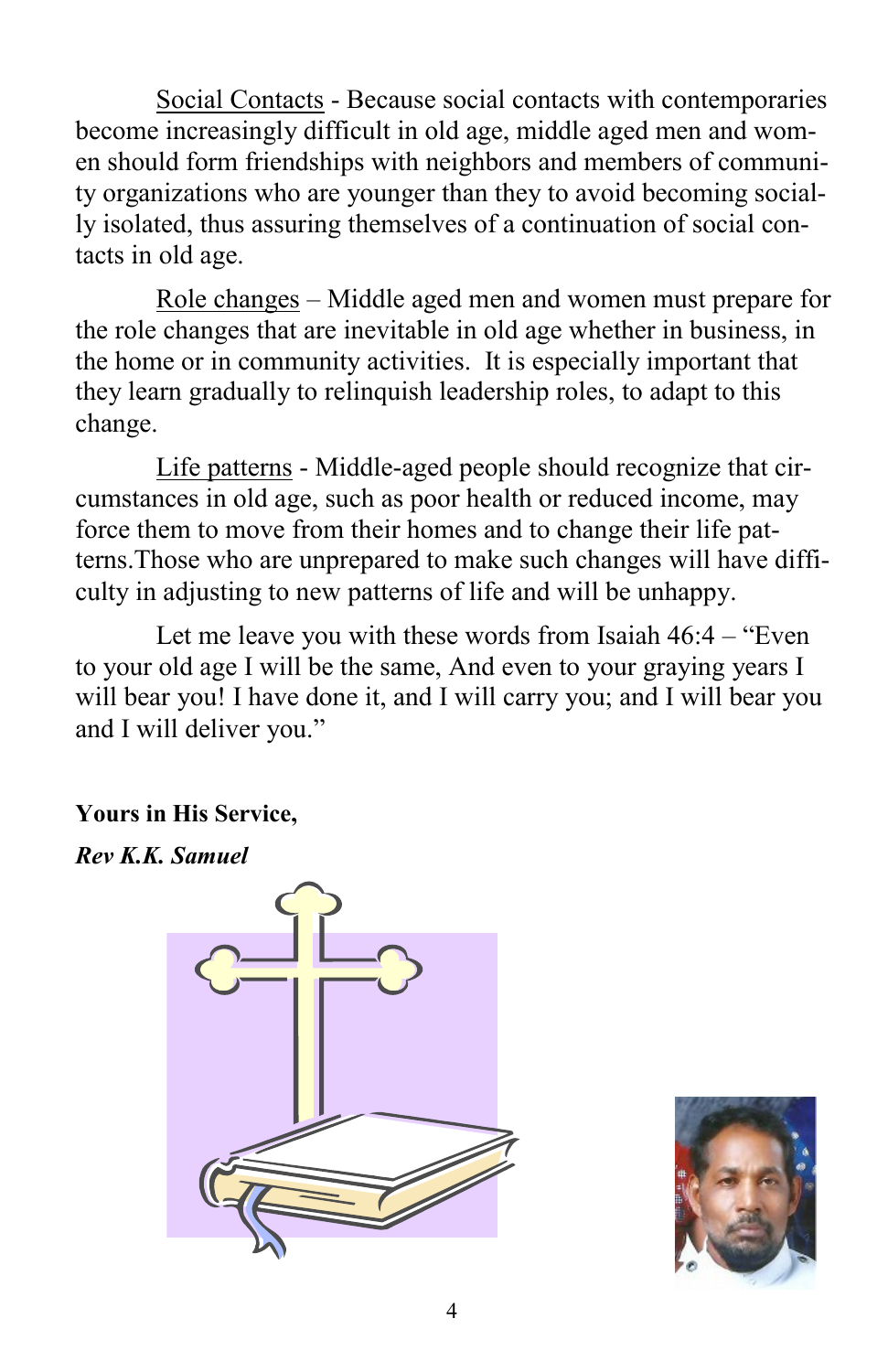# **Area Prayer Meetings**

| <b>Area</b>                                            | Date & Time                                                             | Location                                          |  |
|--------------------------------------------------------|-------------------------------------------------------------------------|---------------------------------------------------|--|
| <b>Yonkers South</b><br>(McLean Ave) /<br><b>Bronx</b> |                                                                         | Please contact Area Rep for info.                 |  |
| Queens/Long Is-<br>land                                |                                                                         | No Prayer scheduled for September.                |  |
| Manhattan/NJ                                           |                                                                         | No Prayer scheduled for September.                |  |
| Upper Westchester/<br>CT                               | Sat, Sept 14<br>6:30 <sub>pm</sub>                                      | Mr. Philip Kayalvarathu<br>White Plains, NY 10604 |  |
| <b>Yonkers East</b><br>(Central Ave)                   | Sat, Sept 21<br>Mr. Varghese Saji<br>Yonkers<br>6:30 <sub>pm</sub>      |                                                   |  |
| Rockland                                               | Sun, Sept 15<br>6:30 <sub>pm</sub>                                      | Mr. Sujin Samuel<br>Spring Valley, NY             |  |
| Rockland                                               | Sun, Sept 29<br>6:30 <sub>pm</sub>                                      | Mr. P. T. Thomas<br>Pomona, NY                    |  |
| <b>Yonkers West</b><br>(Church-Riverdale)              | Mr. Varghese Jacob<br>Sat, Sept 28<br>6:30 <sub>pm</sub><br>Yonkers, NY |                                                   |  |
| <b>Yonkers North</b><br>(Broadway)                     | Sun, Aug 25<br>6:30 <sub>pm</sub>                                       | Mr. Samuel K. Samuel<br>Dobbs Ferry, NY           |  |

## **Monthly Fasting Prayer**

| Event                     | Date & Time         | Location                              |
|---------------------------|---------------------|---------------------------------------|
| Monthly<br>Fasting Prayer | Wed, Sept 25<br>7pm | Mr. K. M. Thomas<br>Spring Valley, NY |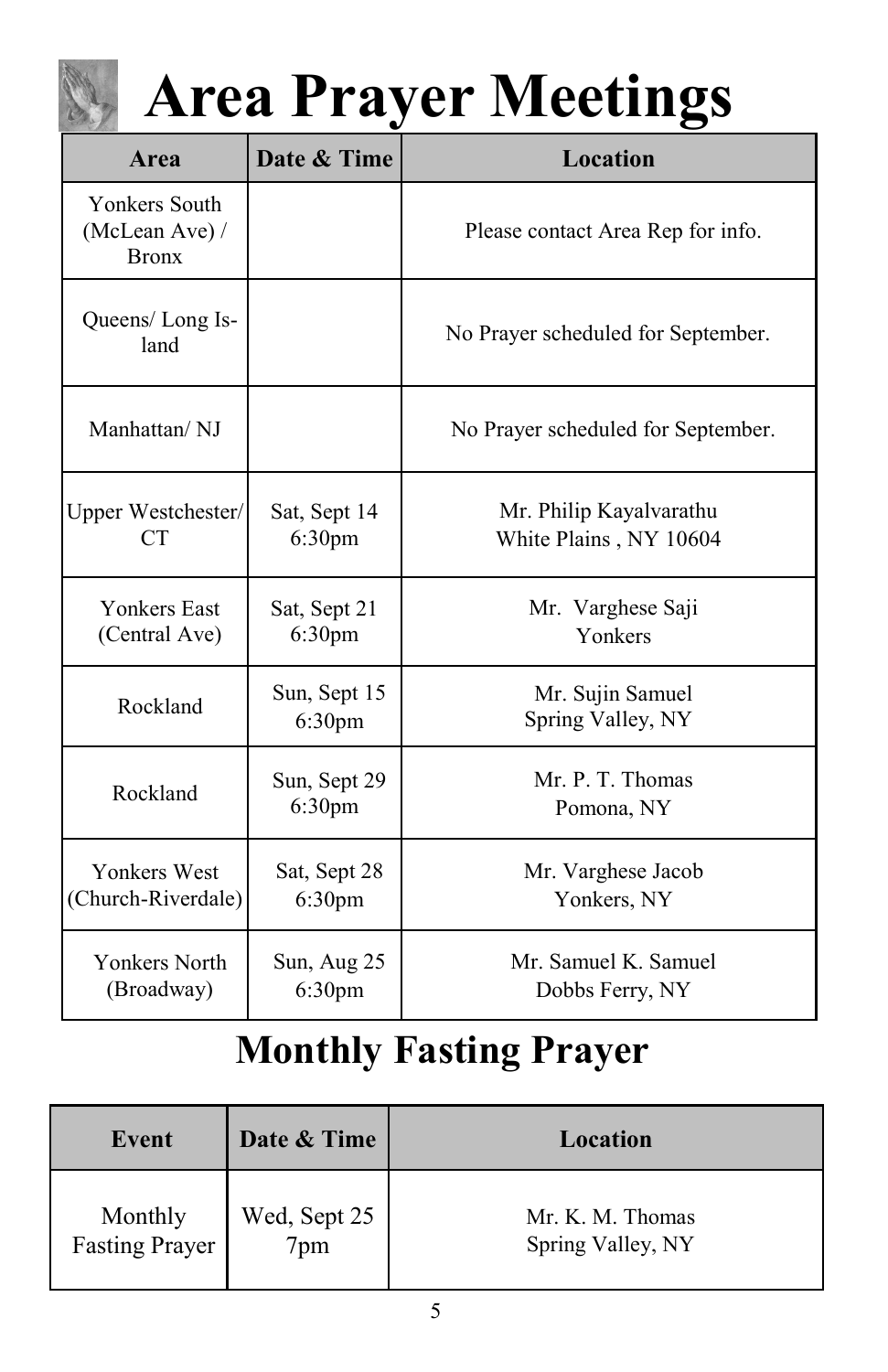## **Organizational Meetings**

Sevika Sangham

Bible Study - 3rd Sunday at Church Friday Prayer Meeting

| <b>Sevika</b><br>Sangham | Date & Time  | Location                       |
|--------------------------|--------------|--------------------------------|
| Friday                   | Fri, Sept 6  | Mrs. Marykutty Varghese        |
| Prayer                   | 10am         | Yonkers, NY                    |
| Friday                   | Fri, Sept 13 | Mrs. Saramma Binu              |
| Prayer                   | 10am         | New City, NY                   |
| Friday                   | Fri, Sept 20 | Mrs. Aleyamma Varghese         |
| Prayer                   | 10am         | Yonkers, NY                    |
| Friday<br>Prayer         | Fri, Aug 27  | Sevika Sangham House visiting. |

## **Edavaka Mission**

**Prayer Meeting** in the parsonage basement every **Wednesday** at **7:00 PM**  unless otherwise scheduled elsewhere**.**

| Event   | Date & Time   | Location             |
|---------|---------------|----------------------|
| Edavaka | Wed, Sept 18, | Mrs. Lilly S. Mathew |
| Mission | 7pm           | New City, NY         |
| Edavaka | Wed, Sept 25  | Mr. K. M. Thomas     |
| Mission | $7 \text{pm}$ | Spring Valley, NY    |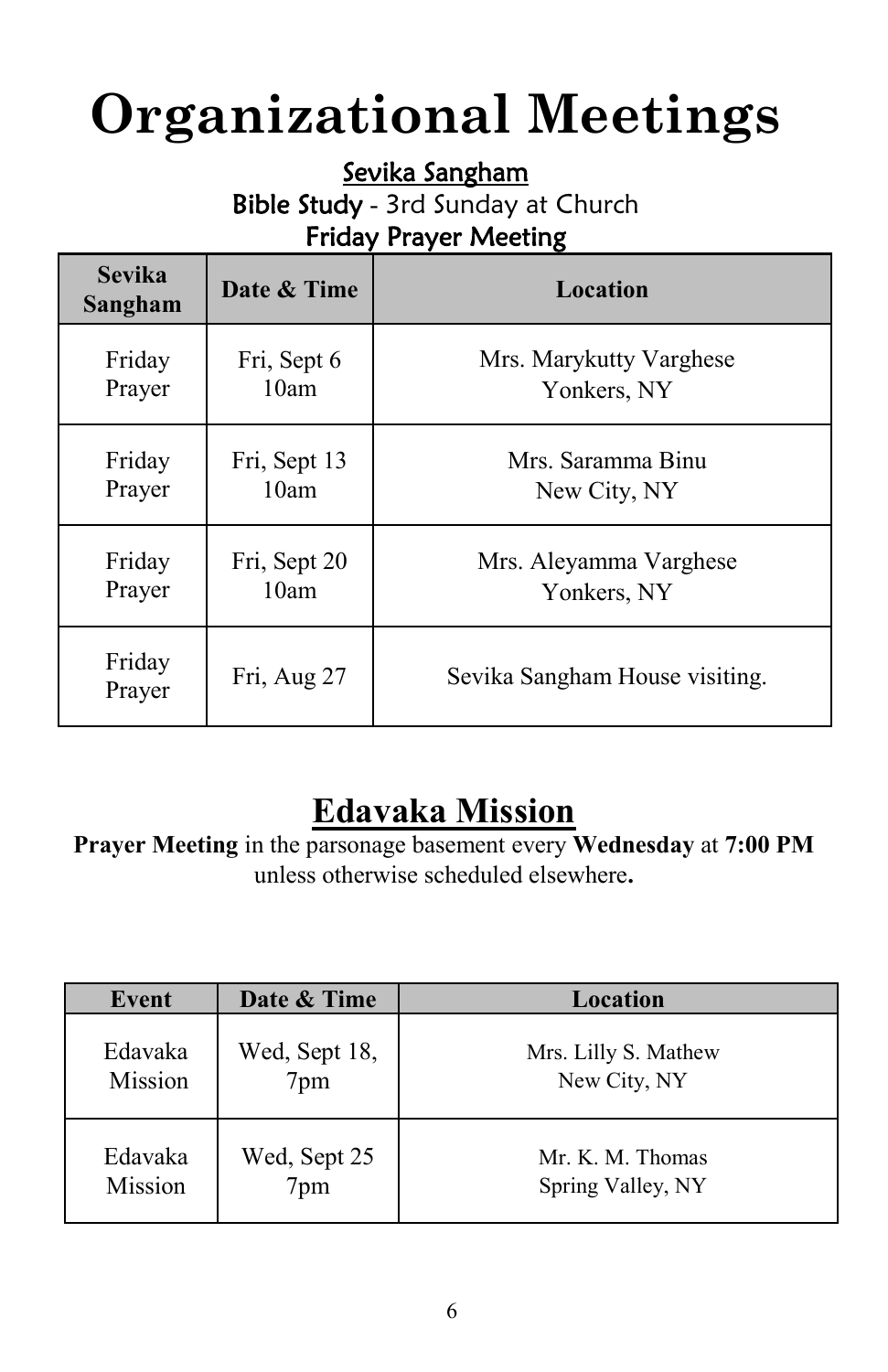## **Youth Fellowship**

| Event              | Date & Time                   | <b>Location</b>                     |
|--------------------|-------------------------------|-------------------------------------|
| Weekly<br>Meeting  | Every Sunday<br>After service | Held in the Chapel                  |
| <b>Bible Study</b> | Fri, Sept 13<br>7pm           | Nobin and Sherin Vaidian<br>Yonkers |

### "Therefore I Tell you, whaTever you ask for in prayer, believe that you have received it, and IT wIll be yours." Mark 11:24

## Young Family Fellowship

| Event              | Date & Time/Location                                                          |
|--------------------|-------------------------------------------------------------------------------|
| Fellowship Meeting | Young Family's is on break through the Summer and<br>will resume in the Fall. |

## **Yuvajana Sakhyam**

| Event             | Date & Time/Location                               |  |
|-------------------|----------------------------------------------------|--|
| Cottage<br>Prayer | Please contact Yuvajana Secretary for information. |  |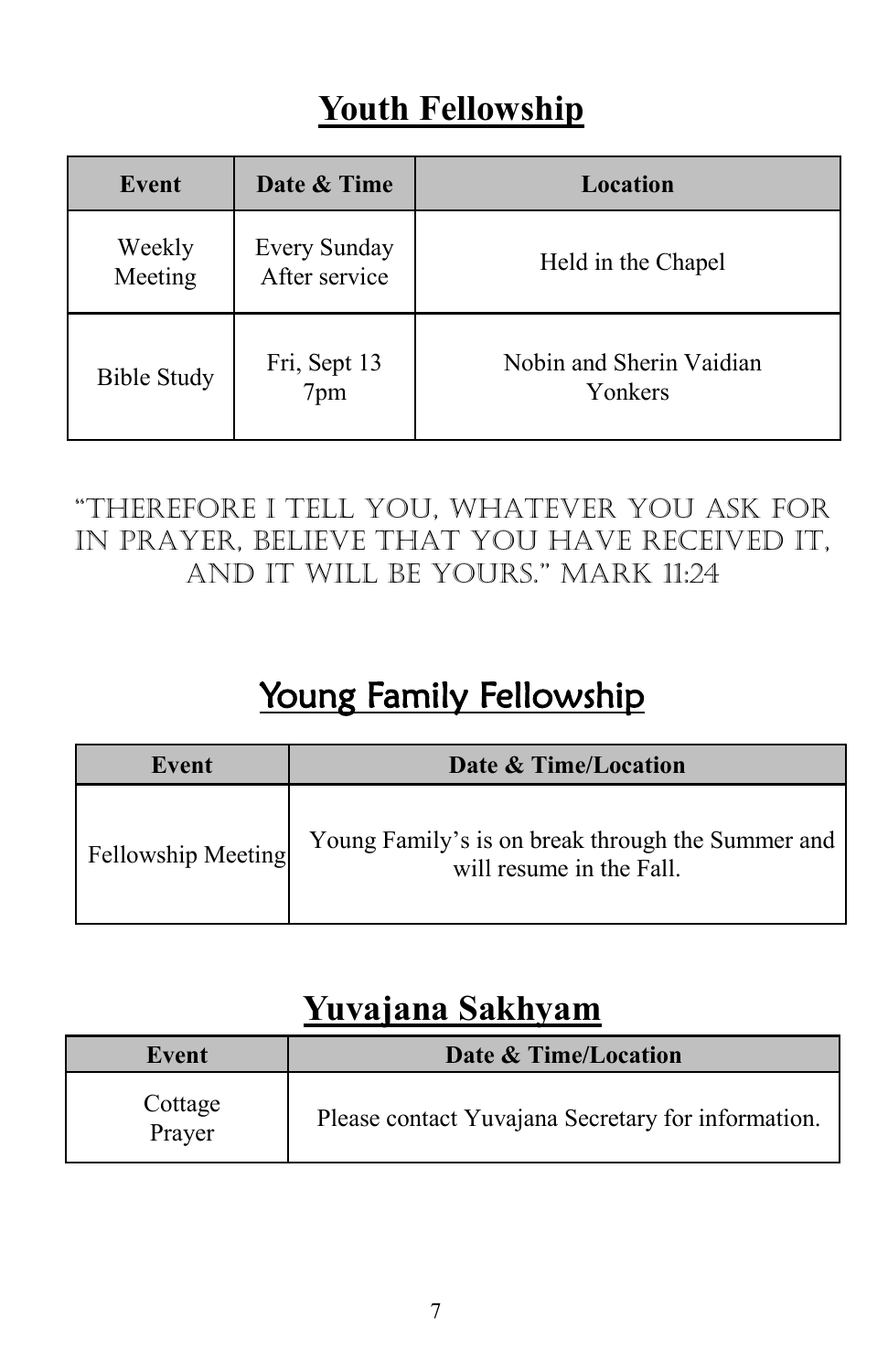### *Youth Chaplains Corner*

#### **Live the Word**

The Gospel of John is different in its perspectives, approach and in its language. All the other Gospels start with the infancy narratives of Jesus but John's Gospel approaches the birth of Jesus in philosophical way. John 1:1-14 reveals Jesus as the 'Word' who came to the world. 'Logos' is the Greek word used in the New Testament to mean Word and 'dawar' is the word used in the in Old Testament. In Greek philosophy Logos is a much loaded term and it has a comprehensive meaning. John's Gospel portrays three different aspects of the Word when he compares God himself as the word; the Pre existence of the word – eternity, Co existence of the word – equality and Self existence of the word – essence. In order to comprehend this we need to meditate upon the infinite and eternal essence of the reality of God. To understand this massive concept I want to focus on the three aspects of the Word that we see in the Bible.

#### **Spoken Word**

In the Old Testament we see the Word as the spoken word. In creation word was the means to create the whole universe. God revealed Himself through His word to his people. We also see God's words as prophetic revelation and His servants were communicated through the spoken word "thus says the Lord". We also see God's word as the law which set the life style of His people. Jesus used His words to console and heal those who were sick and dead. So we see a spoken word.

#### **Written word**

We also have the written word with us today the Bible. It is the inspired word of God. It is God's message in human language and from Genesis to Revelation we see the message of Salvation and love running through. This word is a Lamp unto our feet and the light unto our path.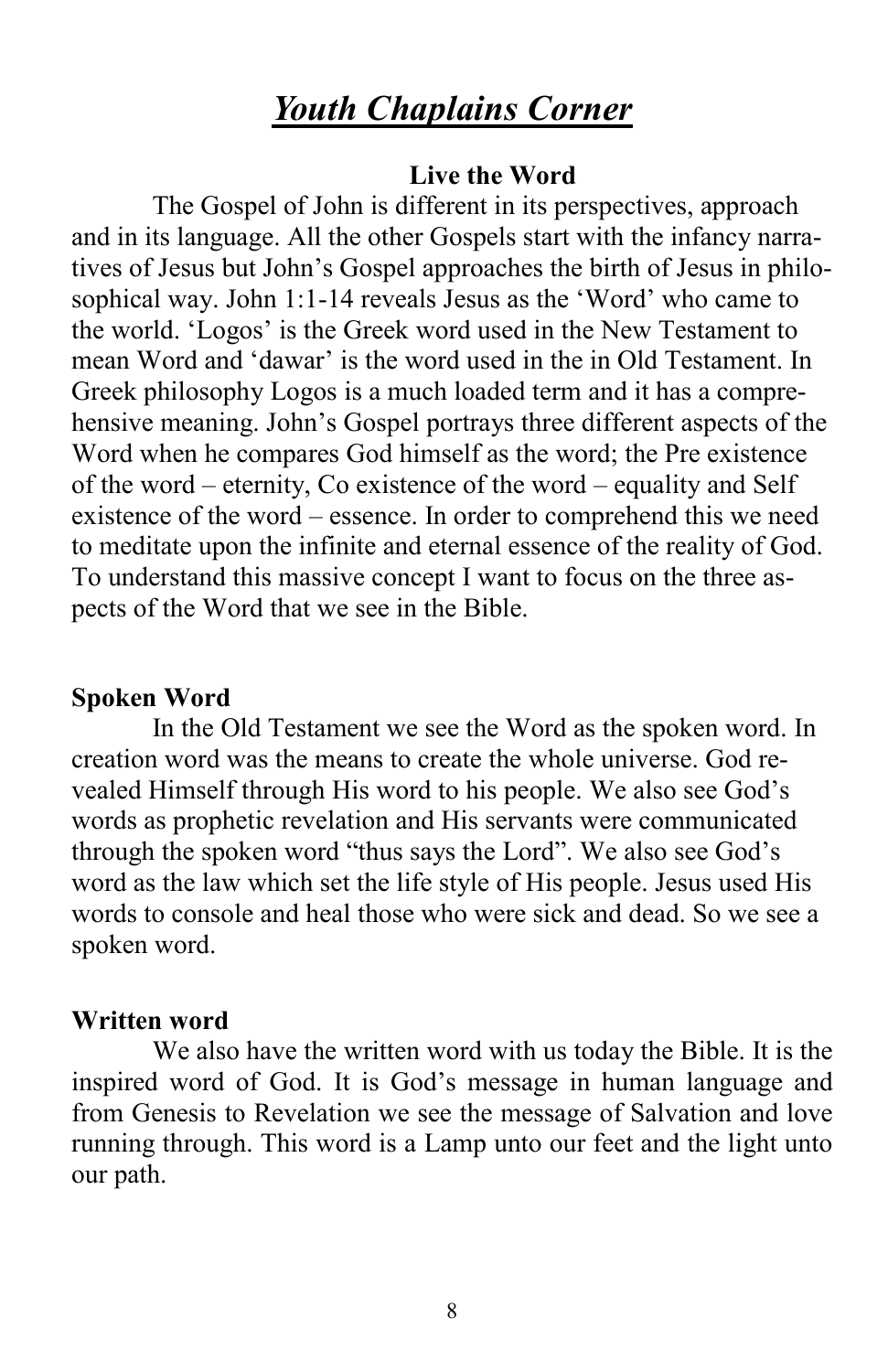#### **Living word**

Now John's gospel brings to us the new concept the Living word. He says Word became flesh and lived among us. This word lived among us a human being and identified with this world. Now this Word is living among us as the spirit to guide us and lead us. It also challenges us and invites us to live the Word.

### **Live the Word**

Word is to be lived and that is the challenge that we have today. God gave us that mission to be lived as living word. Jesus revealed to us the model of incarnation and invites us to be the Word today in this broken world. Live the Gospel is the challenge that we have today. We know what is it and we are trying to study it but are we able to live it.

As our children prepare themselves to begin a new academic year, this is our challenge to live out the Gospel among a broken world. The Word that came to this world to offer salvation as a free gift let us also be a part of this process to proclaim the Gospel through our lives. I wish all our children a happy and blessed academic year. I also take this opportunity to thank everyone who participated in the Jubilee night to make it a success. May God bless us all.

**Blessings and warm regards,**

**Rev. V.M. Mathew Youth Chaplain** 

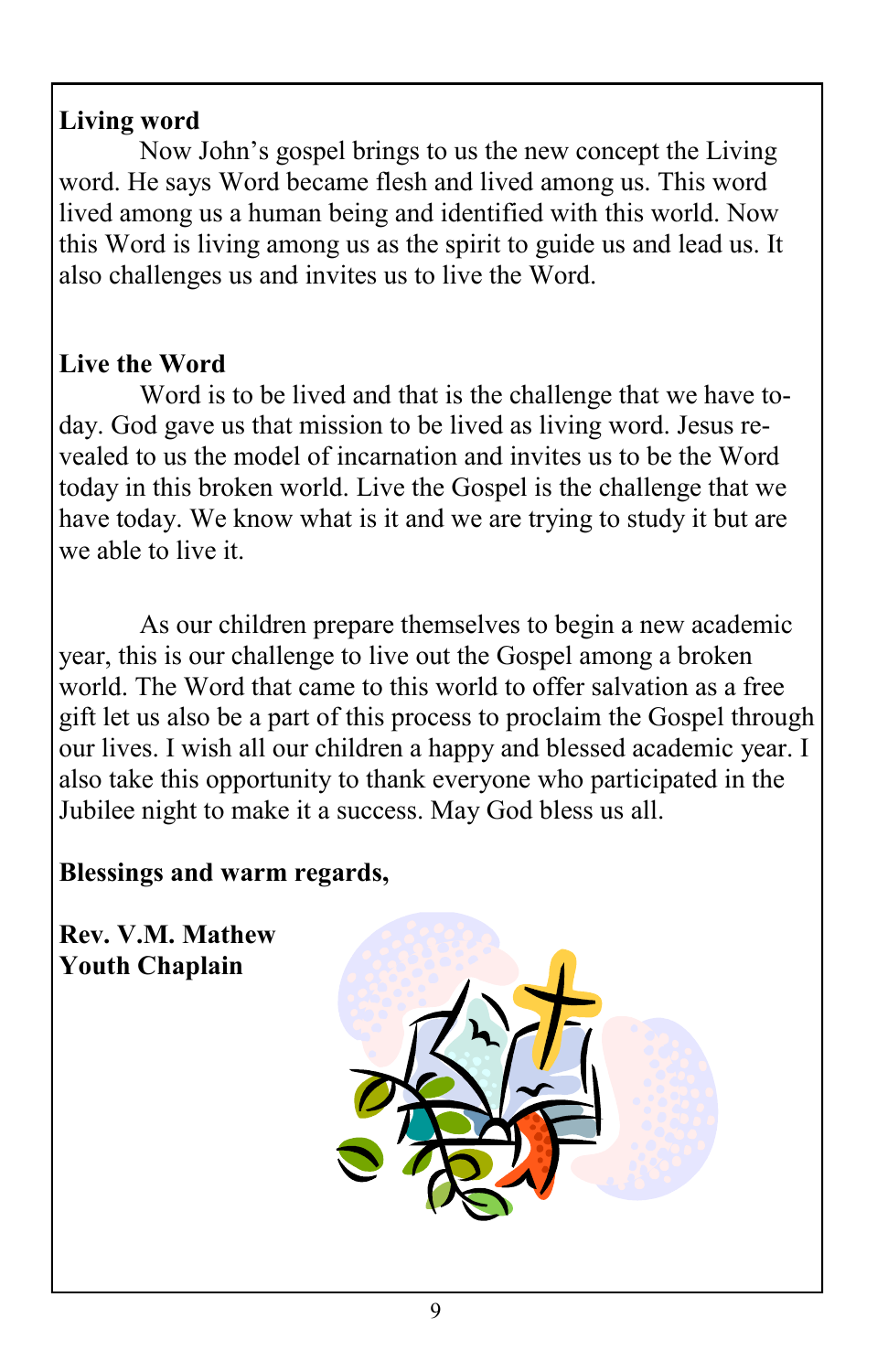| <b>BibleWise</b><br><b>Unscramble Women in the Bible</b><br>See if you can unscramble the names below to dis-<br>cover some of the women in the Bible. |                                       |  |
|--------------------------------------------------------------------------------------------------------------------------------------------------------|---------------------------------------|--|
|                                                                                                                                                        |                                       |  |
| 2. arash                                                                                                                                               | 12. nnhHaa                            |  |
| $3.$ sahbehta $B \_$ 13. huRt $\_$                                                                                                                     |                                       |  |
|                                                                                                                                                        | 14. haLe $\_\_\_\_\_\_\_\_\_\_\_\_\_$ |  |
| 5. yMra $\_\_\_\_\_\_\_\_\_\_\_\_\_\_\_$                                                                                                               |                                       |  |
|                                                                                                                                                        | 16. bihtaaT                           |  |
|                                                                                                                                                        | 17. mMiira                            |  |
|                                                                                                                                                        |                                       |  |
| 9. artMah                                                                                                                                              | 19. $\text{rocsaD}$                   |  |
| 10. nDhia                                                                                                                                              | 20. nnsSaau                           |  |
|                                                                                                                                                        |                                       |  |